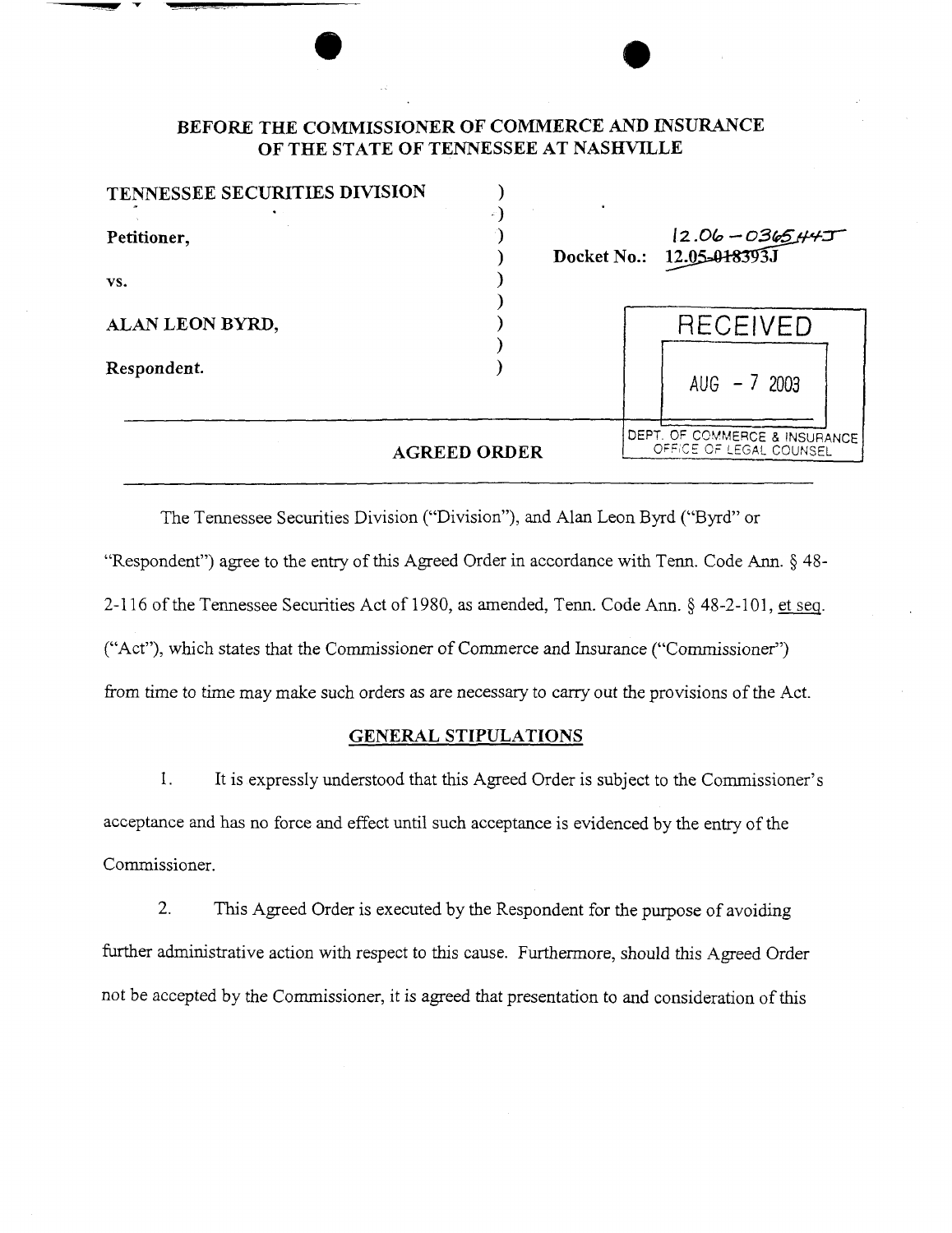Agreed Order by the Commissioner shall not unfairly or illegally prejudice the Commissioner from further participation or resolution of these proceedings.

3. Respondent fully understands that this Agreed Order will in no way preclude additional proceedings by the Commissioner against the Respondent for acts or omissions not specifically addressed in this Agreed Order for facts and/or omissions that do not arise from the facts or transactions herein addressed.

4. Respondent expressly waives all further procedural steps, and expressly waives all rights to seek judicial review of or to otherwise challenge or contest the validity of the Agreed Order, the stipulations and imposition of discipline contained herein, and the consideration and entry of said Agreed Order by the Commissioner.

### **FINDINGS OF FACT**

4. The Tennessee Securities Act of 1980, as amended, Tenn. Code Ann.§ 48-2-101, et seq. (the "Act"), places the responsibility for the administration of the Act on the Commissioner of Commerce and Insurance ("Commissioner"). The Division is the lawful agent through which the Commissioner discharges this responsibility. Tenn. Code Ann.§ 48-2-115.

5. The Respondent, Alan Leon Byrd is a citizen and resident of Tennessee residing at 170 Holiday Drive, Jackson, Tennessee 38305. Byrd was an agent of Cardinal Investments, Inc. ("Cardinal Investments") and was registered in Tennessee from January 5, 1996 through July 2, 2001. Byrd completed his application for registration as an agent of William E. Hopkins  $\&$ Associates, Inc. on September 17, 2002, and became registered by operation of law on October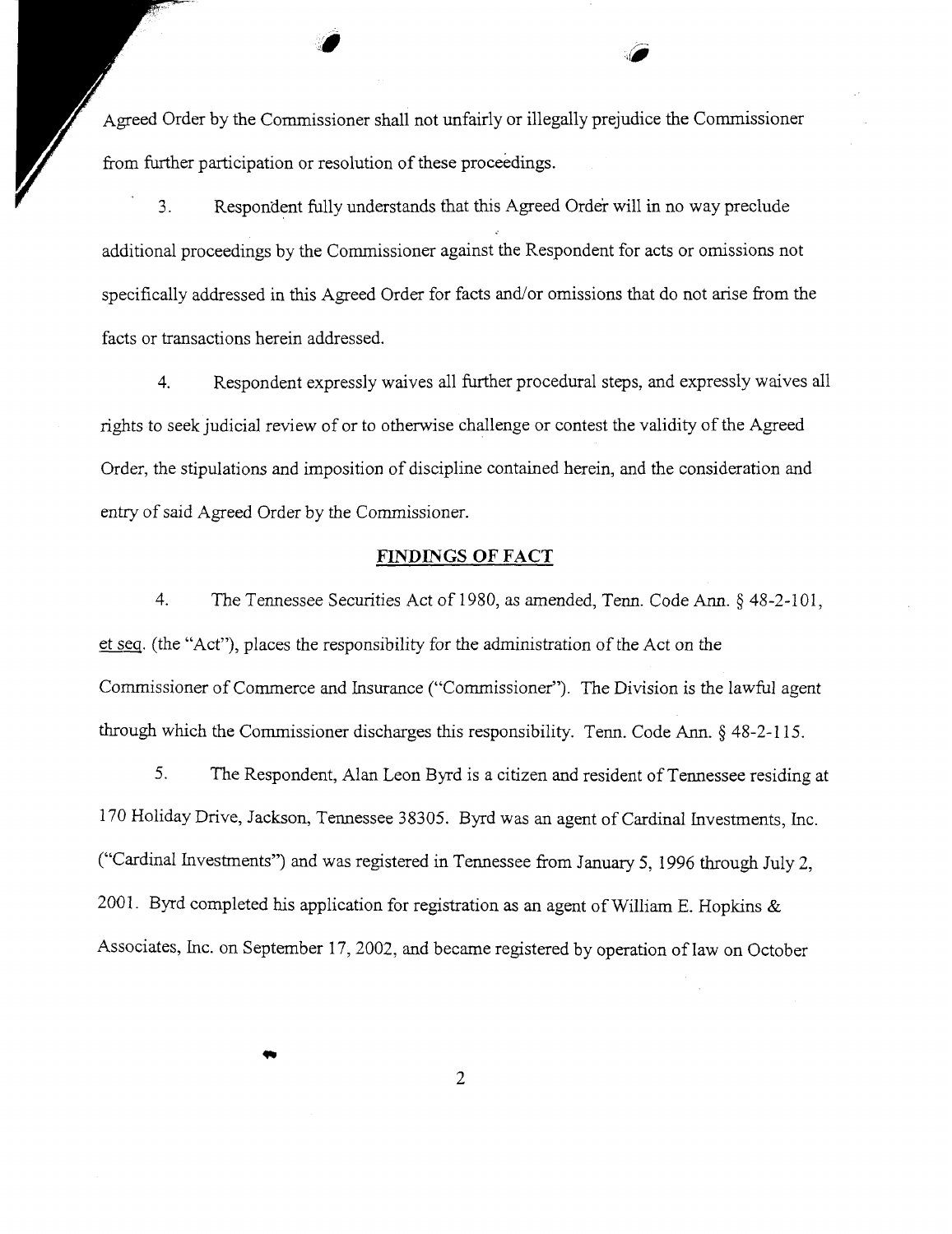$\tilde{H}$ 7, 2002. Byrd is registered with this Division as an agent of William E. Hopkins & Associates, Inc. under CRD number 2079693.

//

6. On or around October 22, 2001, Ms. Cheryl Davis ("'Davis"), a citizen and resident of the State of Tennessee, opened a brokerage account with Cardinal Investments procured through agent Byrd. Davis went to Byrd in or around July of 1998 for financial advice with respect to a forty-one thousand dollar (\$41,000) disability settlement check and requested an investment that would provide income.

7. On the Correspondent New Account Form, Davis stated she had an annual income of thirteen thousand dollars (\$13 ,000) and a net worth of one hundred thousand dollars (\$1 00,000). The New Account Form also shows that Davis had never participated in options trading and that her risk tolerance was low to moderate. Davis also informed Byrd that she was disabled.

8. Byrd initially invested Davis' funds in an Oppenheimer mutual fund. In October of 1999, despite Davis' disabled status, and limited earnings potential and net worth, Byrd began investing Davis' funds in a number of highly speculative and risky technology stocks. Byrd invested Davis' funds in unsafe options trading programs which he did not fully explain, and Davis did not understand. Byrd also continually leveraged the account through the use of margin trading.

9. The total amount invested by Davis totaled twenty-seven thousand seven hundred six dollars and seventy one cents (\$27,706.71). Between October of 1999 and December of 2000, Byrd executed the purchase of two hundred fifty nine two hundred seventy eight dollars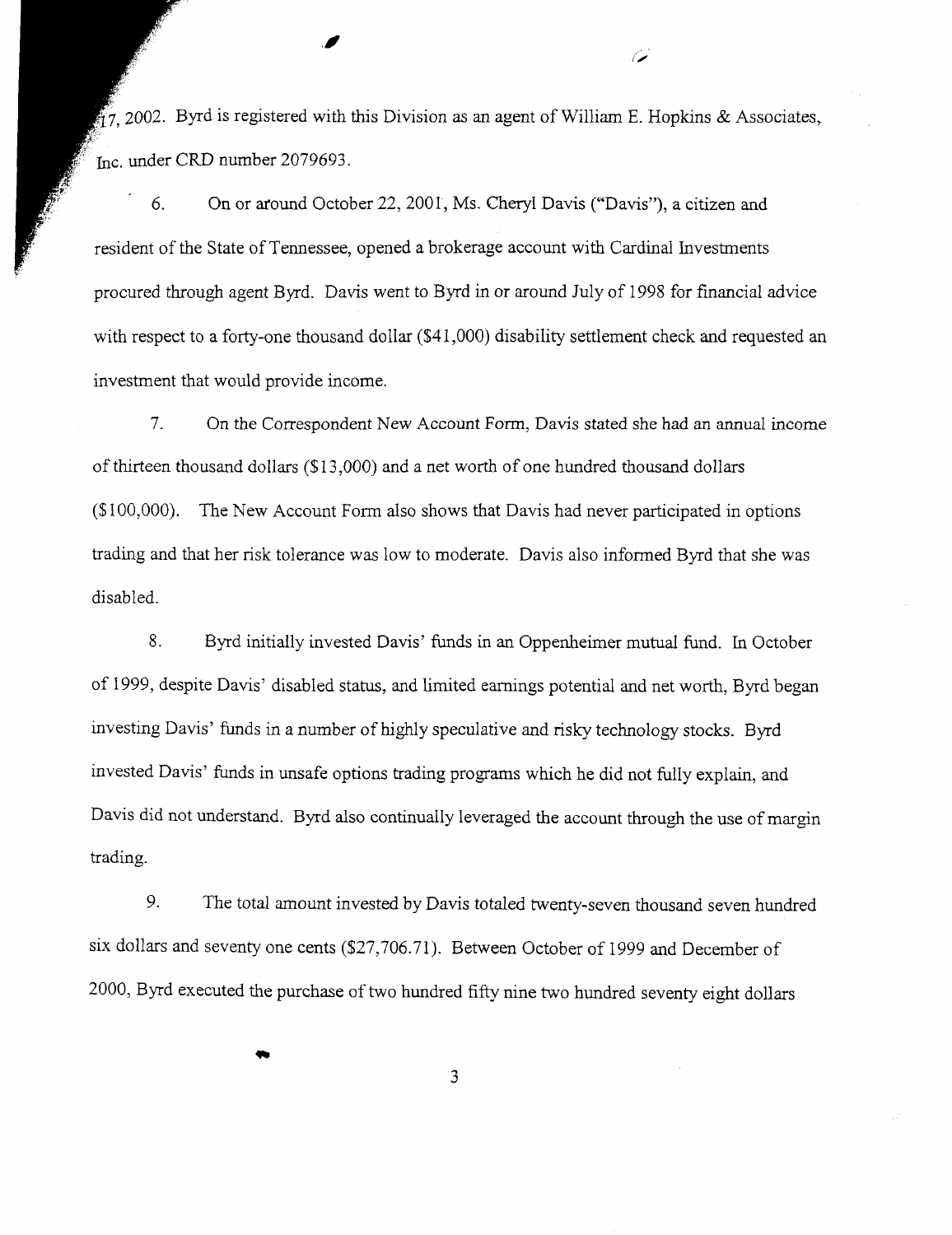and ninety five cents (\$259,278.95) worth of securities and executed the sale of two hundred fifty nine two hundred seventy eight dollars and ninety five cents (\$259,278.95) worth of securities within the Davis account. For the period, there was a market loss of eight thousand seven hundred sixty seven dollars and fifty seven cents (\$8,767.57). The turnover ratio in the account for a twelve (12) month period was 9.67.

,

10. On or around November 22, 2001, Mr. Lonell Theus, Jr., a citizen and resident of the State ofTennessee, and Ms. Vernetta Theus, a citizen and resident of the State ofTennessee, (collectively hereinafter "Theus'") opened a brokerage account with Cardinal Investments procured through agent Byrd. The Theus' went to Byrd in or around September of 1998 for financial advice with respect to the rollover of a profit sharing plan. The Theus' explained that they did not wish to invest in high risk investments.

11. On the Correspondent New Account Form, the Theus' stated they had an annual income of thirty-five thousand dollars (\$35,000) and a net worth of sixty thousand dollars. (\$60,000). The Theus' had never participated in options trading and that her risk tolerance was low to moderate. The initial investment was thirty thousand dollars (\$30,000).

12. Byrd initially invested Theus' funds in an Openheimer mutual fund. In or around May of 2000, despite the Theus' limited earnings potential and net worth, Byrd began investing the Theus' funds in a number of highly speculative and risky technology stocks. Byrd invested the Theus' funds in unsafe options trading programs which he did not fully explain, and the Theus' did not understand. Byrd also continually leveraged the account through the use of margin trading.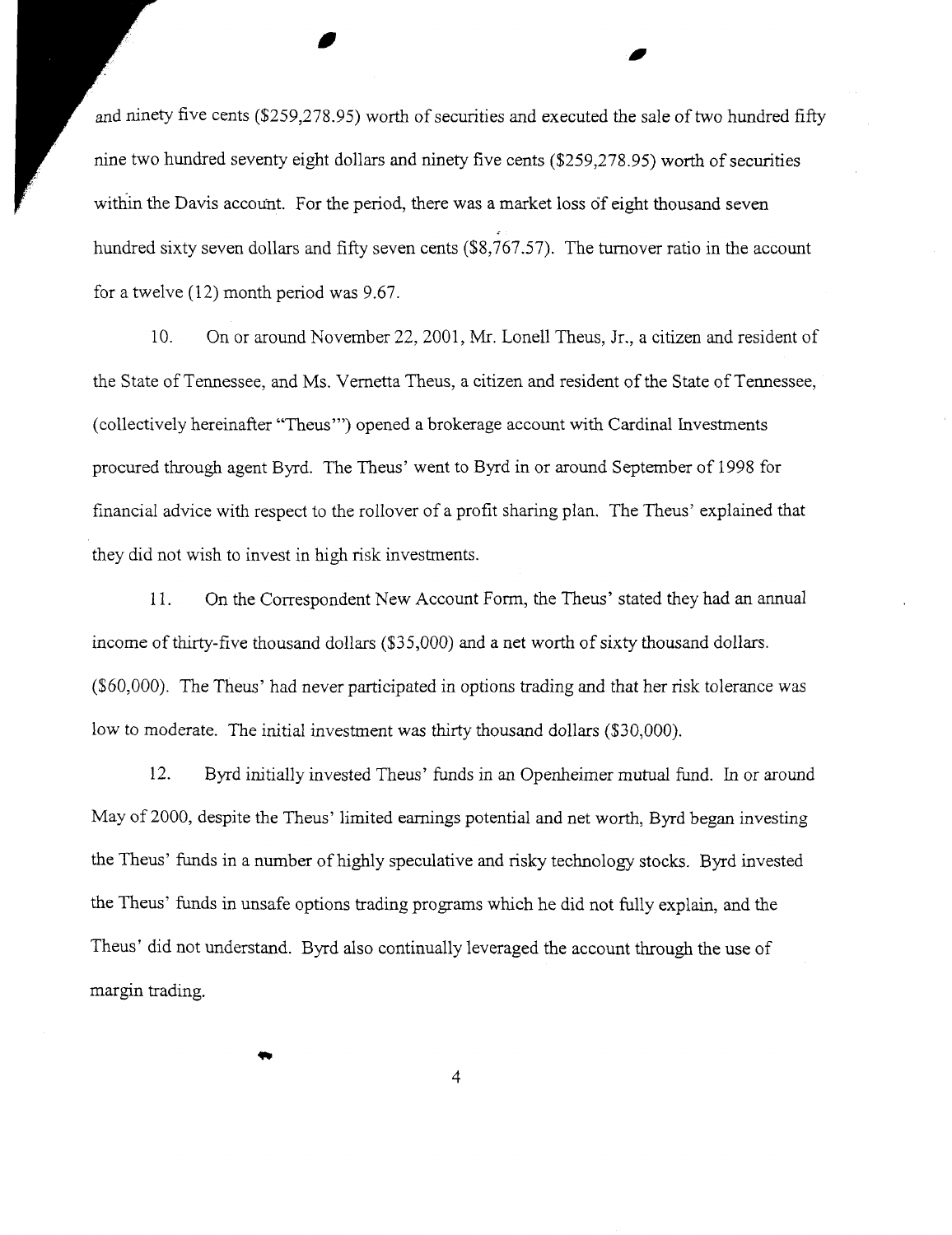13. The total amount invested by the Theus' totaled thirty thousand dollars (\$30,000). Between May of 2000 and December of 2000, Byrd executed the purchase of \$75,179.39 worth of securities and executed the sale of\$57,021.58 worth of securities within the Theus' account. For the period, there was a market loss of eighteen thousand one hundred fifty seven dollars and eighty one cents (\$18,157.81). The turnover ratio for the seven (7) month period was 2.50.

## **CONCLUSIONS OF LAW**

14. Pursuant to Tenn. Code Ann.§ 48-2-115(a), the responsibility for administration of the Act is upon the Commissioner. The Division is the lawful agent through which the Commissioner discharges this responsibility.

15. Tenn. Code Ann.§ 48-2-112(a)(2)(G) states, in pertinent part, that the Commissioner by order may deny, suspend, or revoke any registration under this part if he finds that the order is in the public interest, necessary for the protection of investors, and if he fmds that the registrant, or in the case of a broker-dealer or investment adviser, any officer, director, or any person occupying a similar status or performing similar functions has engaged in dishonest or unethical practices in the securities business.

16. Tenn. Comp. R. & Regs. tit. Dep't of Commerce and Ins., chs. 0780-4-3-  $.02(6)(b)(8)$ , provides that when a broker-dealer or agent recommends to a customer the purchase, sale, or exchange of any security without reasonable grounds to believe that the recommendation is suitable for the customer on the basis of information furnished by the customer after reasonable inquiry concerning the customer's investment objectives, financial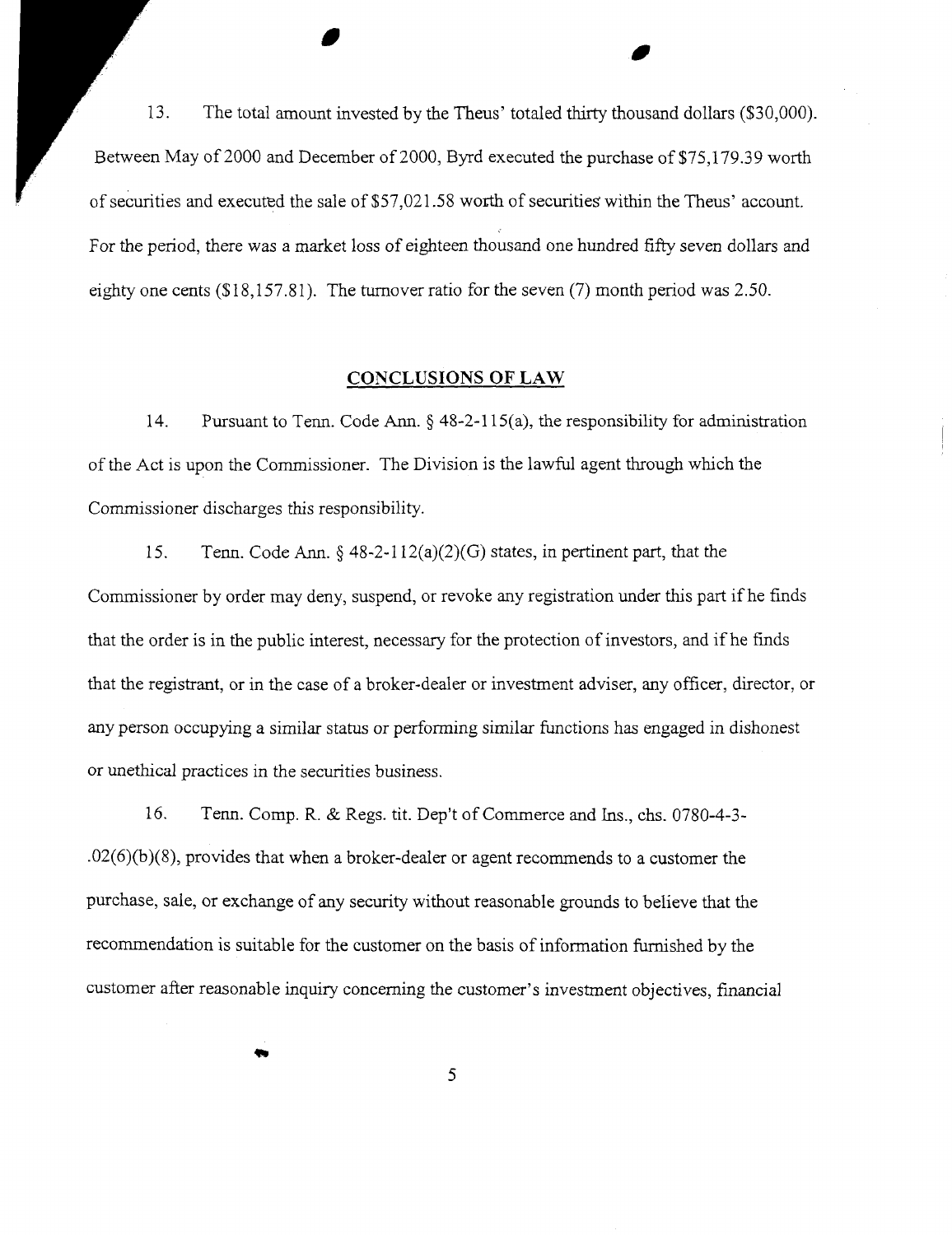situations and needs, and any other information known by the broker-dealer, it shall be deemed a dishonest or unethical business practice.

•

17. The averments in paragraph three (3) of this Agreed Order, constitute practices by Mr. Byrd which would provide grounds under Tenn. Code Ann. § 48-2-112(a)(2)(G) for the entry of an order of sanctions against Mr. Byrd.

#### **ORDER**

**NOW, THEREFORE,** on the basis of the foregoing, and Alan Leon Byrd's waiver ofhis right to a hearing and appeal under the Tennessee Securities Act and Tennessee's Uniform Administrative Procedures Act, Tenn. Code Ann.§ 4-5-101 et seq., and Alan Leon Byrd's admission of jurisdiction of the Commissioner, the Commissioner finds that Alan Leon Byrd, for the purpose of settling this matter, admits the matters herein, has agreed to the entry of this Order and that the following Order is appropriate, in the public interest and necessary for the protection of investors.

**IT IS ORDERED,** pursuant to Tennessee Code Annotated§ 48-2-116(a) of the Tennessee Securities Act that:

1. Respondent shall fully comply with the Tennessee Securities Act, as amended, and all rules promulgated thereunder;

2. Respondent current registration as an agent in the State of Tennessee is hereby suspended for two (2) years from the date this Order with respect to any and all matters relating to options trading, and any and all trades made on margin in any form. The suspension of

6

...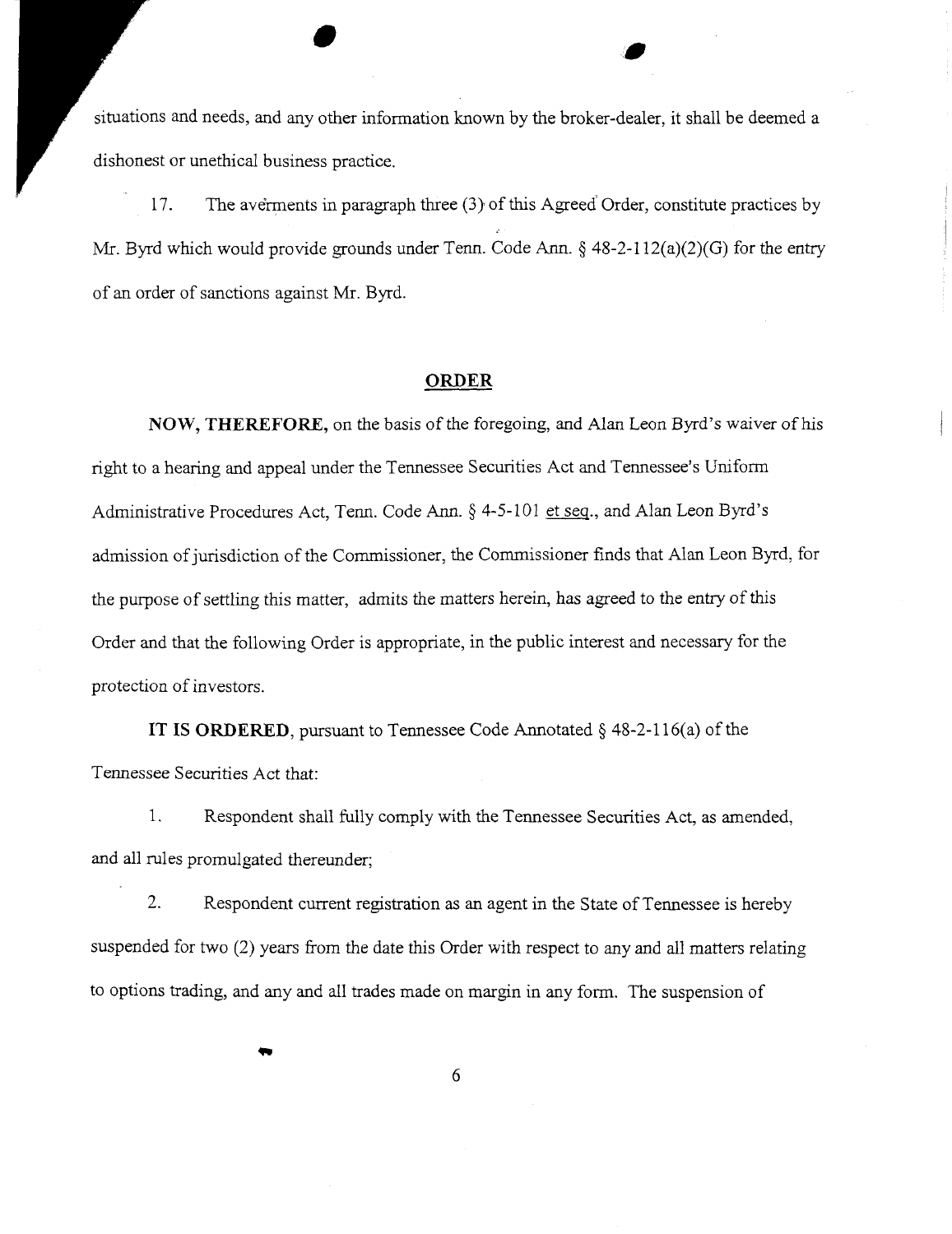privileges as to all matters relating to margin and options trading shall not affect the Respondent's ability to continue to make trades and investments not involving margin accounts .. or options trading.

•

3. Respondent shall, within six (6) months from the date of this Order, retake and pass the Series 7, General Securities Representative Examination given by NASD, Inc., and the Series 63, Uniform Securities Agent State Law Examination given by the North American Securities Administration Association.

4. Respondent shall amend form U-4, pursuant to the instructions of said form and as required by the NASD, and file the appropriate Disclosure Reporting Page to disclose the details of this filed administrative action.

5. Respondent hereby agrees that his failure to comply with all the requirements and prohibitions contained in this Order shall result in immediate revocation of Respondent's registration.

IT IS **ORDERED** that this Order represents the complete and final resolution of, and discharge with respect to all administrative and civil, claims, demands, actions and causes of action by the Commissioner against Alan Leon Byrd for violations of the Act alleged by the Tennessee Securities Division to have occurred with respect to transactions involving Cheryl Davis, Lonell Theus, Jr., and Vernetta Theus and the facts contained herein.

This Agreed Order is in the public interest and in the best interests ofthe parties, and represents a compromise and settlement of the controversy between the parties and is for settlement purposes only. By the signature affixed below, Alan Leon Byrd affirmatively states